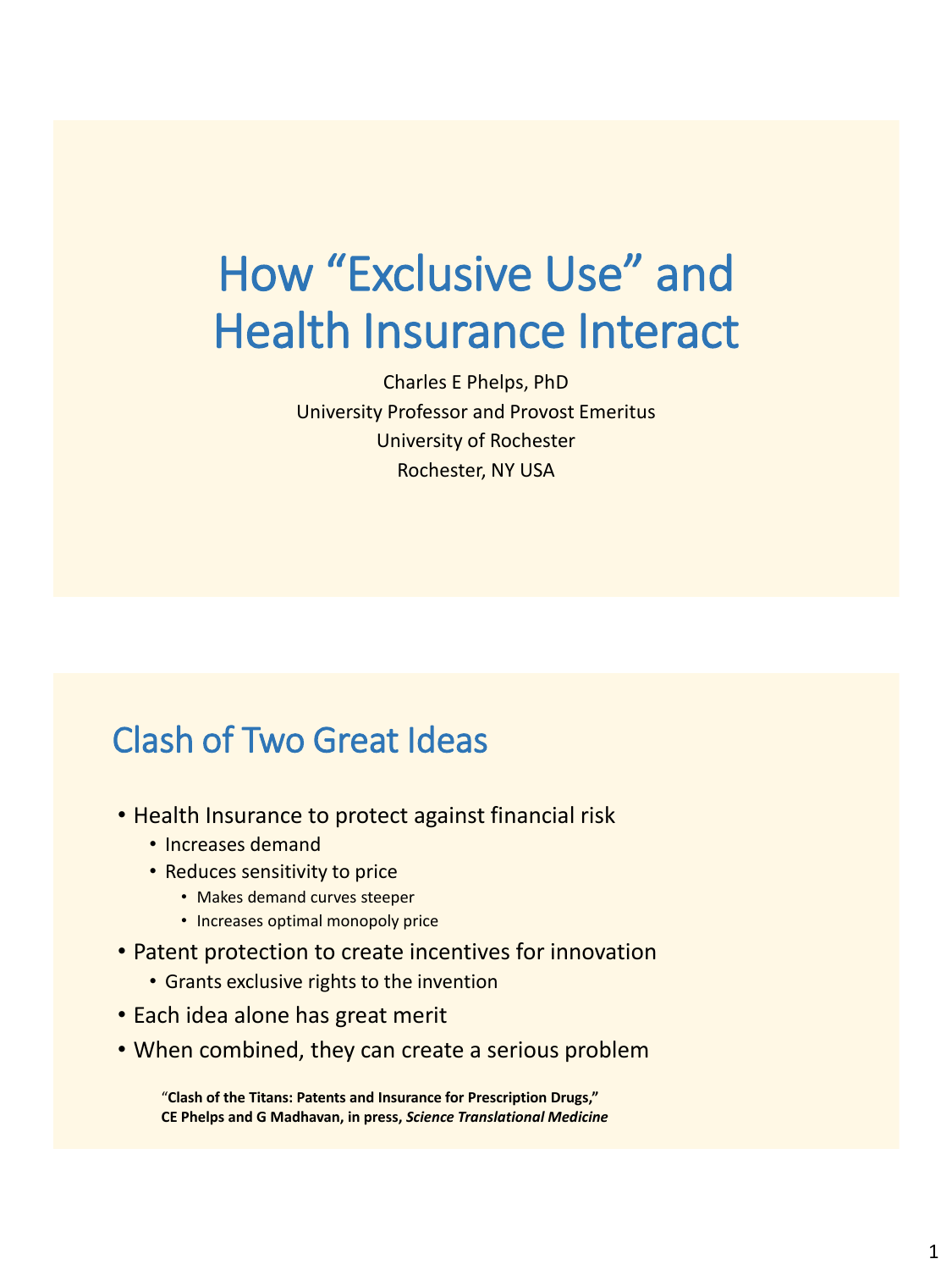#### Four key US laws granting exclusive use

- Bayh Dole
	- Gave universities (etc.) first priority for filing patents
		- Tech transfer explosion followed
- Orphan Drug Act of 1983
	- Financial benefits, guaranteed period of exclusivity
	- Over 600 new drugs through the program
- Hatch Waxman 1984
	- Extended exclusivity to 25 years (de facto)
	- Processes to enhance generic entry after exclusivity ends
- 1997 FDA Modernization Act
	- Pediatric formulation adds 6 months to *all* formulations' exclusivity period

### Comparable international laws

- Most industrialized countries share common patent law structures
	- Coordinated through World Intellectual Property Organization (WIPO)
	- Typically 20 year market exclusivity from filing date
- Orphan Drug laws
	- US Orphan Drug Act (1983)
		- 200,000 persons (about 6 per 10,000 in 2018)
	- Japan Orphan Drug law ("nanbyou diseases")
		- About 14 per 10,000 persons (large increase in 2017)
	- European Union Orphan Drug law
		- 5 per 10,000 persons, must be life threatening or debilitating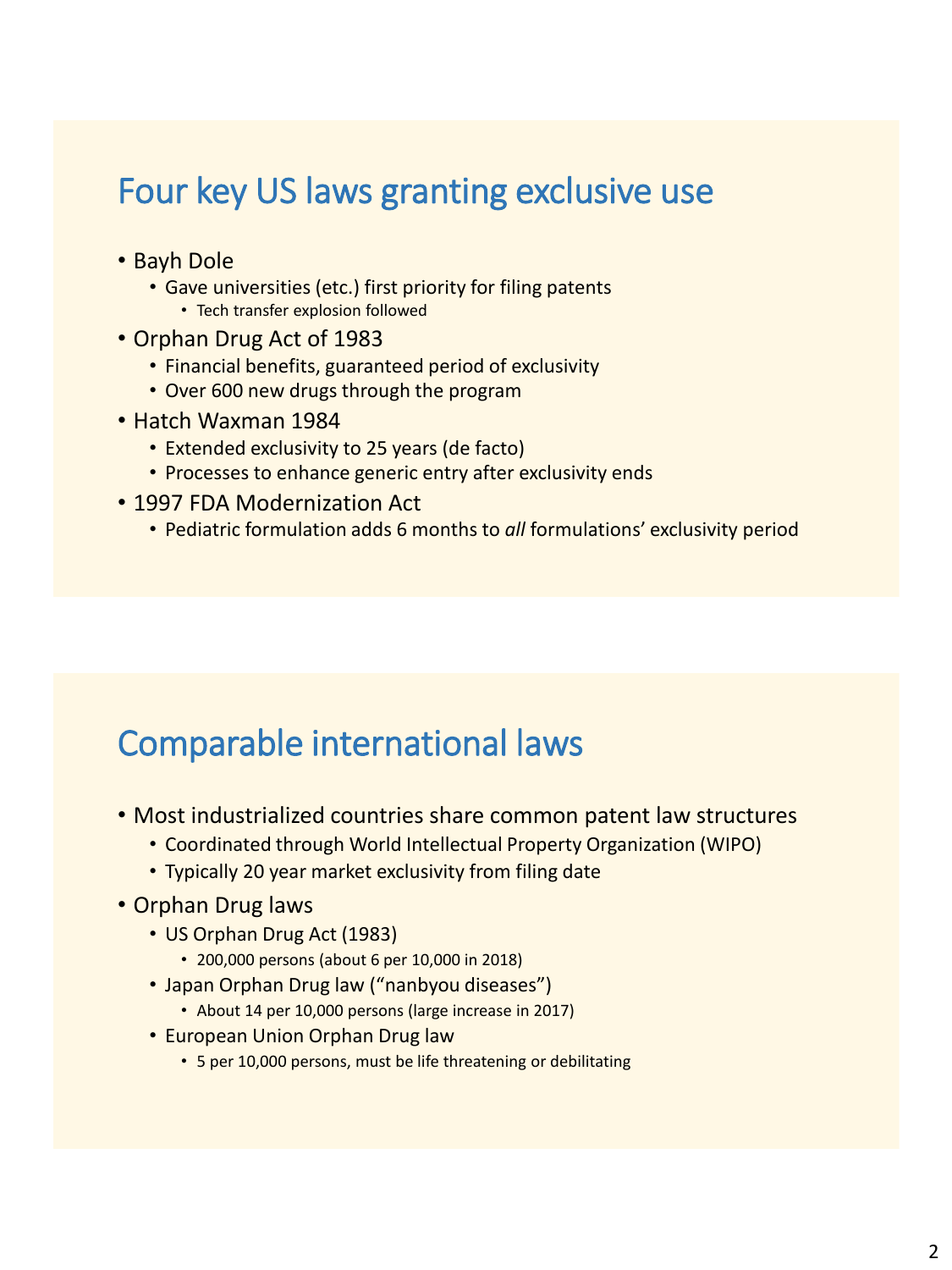### The Essential Conflict

- Consumers have an insurance plan with coinsurance rate C
	- Insurance plan pays (1-C) percent
- Profit-maximizing price for exclusive market seller (monopolist) is inversely related to C. Lower C, higher price.
- Monopoly profits are doubly-related to C
	- Lower coinsurance increases total number of doses sold
	- Lower coinsurance increases optimal price for exclusive-rights sellers.

### Garber, Jones and Romer (GJR) analysis

- Analyzed three different structures of demand for prescription drugs.
- Key assumption: Coinsurance rate is set to maximize economic welfare, ignoring dynamic effects on growth of pharmaceuticals
- In this base case, monopoly profits exceed gains in economic well being of consumers.
- When coinsurance rates are set optimally, the incentives for innovation are often excessive.
- The problem gets worse when sellers can engage in price discrimination
	- This is the primary purpose of "copay coupons" and other direct to consumer discounts. Romer won

Nobel Prize in Economics in 2018

Garber A, Jones C, Romer P, Insurance and Incentives for Medical Innovation, *Forum for Health Economics and Policy* 2006; 9(2):ISSN (Online) 1558-9544,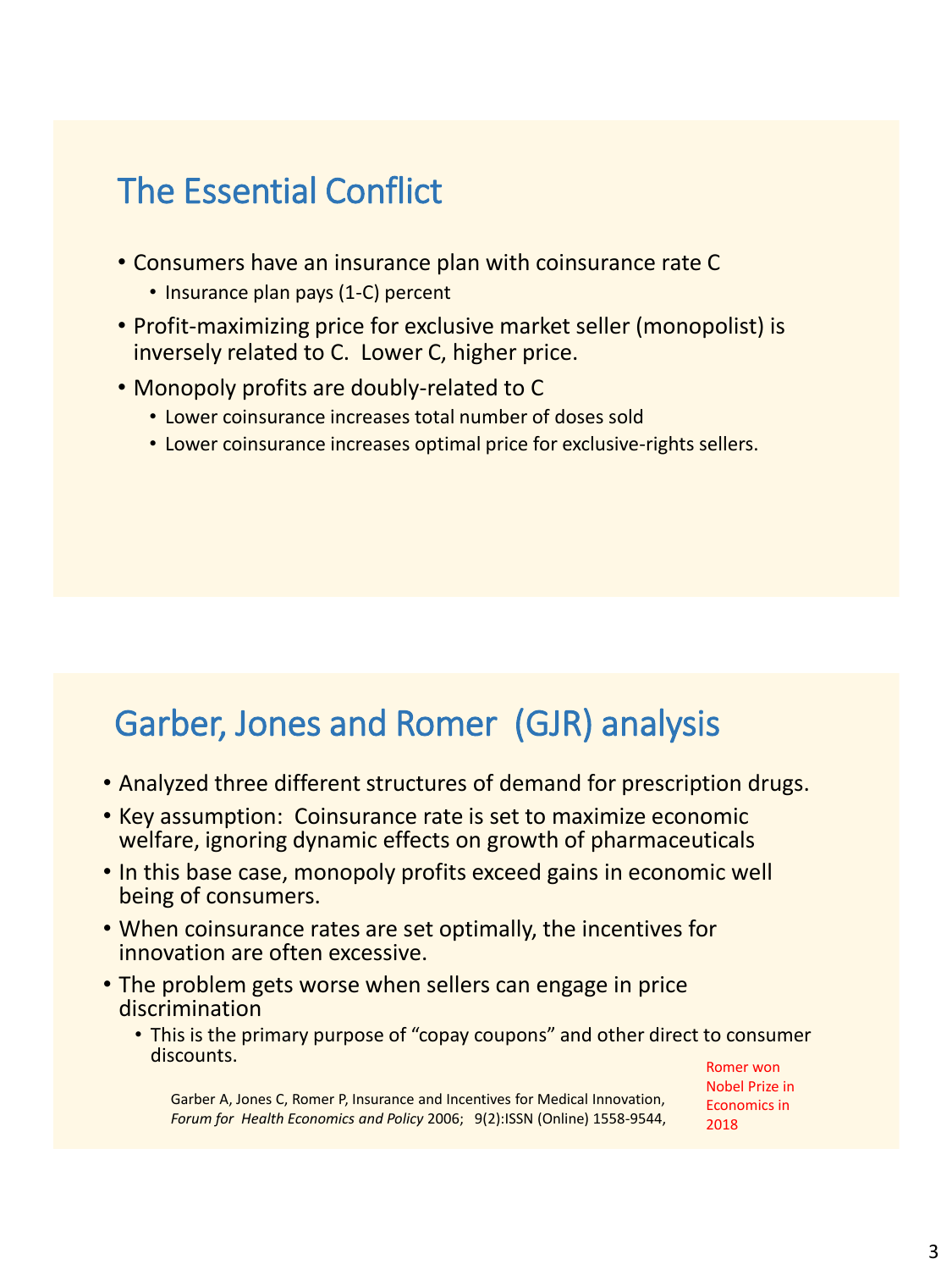#### US insurance coverage--retail prescription meds



Source: 2016 CMS National Medical Expenditure Accounts

### Conclusions from GJR

- "Because of the large subsidies to demand from health insurance, limits on the lifetime of patents and possibly limits on monopoly pricing may be necessary to ensure that pharmaceutical companies do not possess excess incentives for innovation."
- The complexity: dynamic efficiency depends on the shape of the demand curve, something about which we know very little.
- In all cases analyzed by GJR, monopoly profits either exceeded or totally consumed the net gains in consumer well being.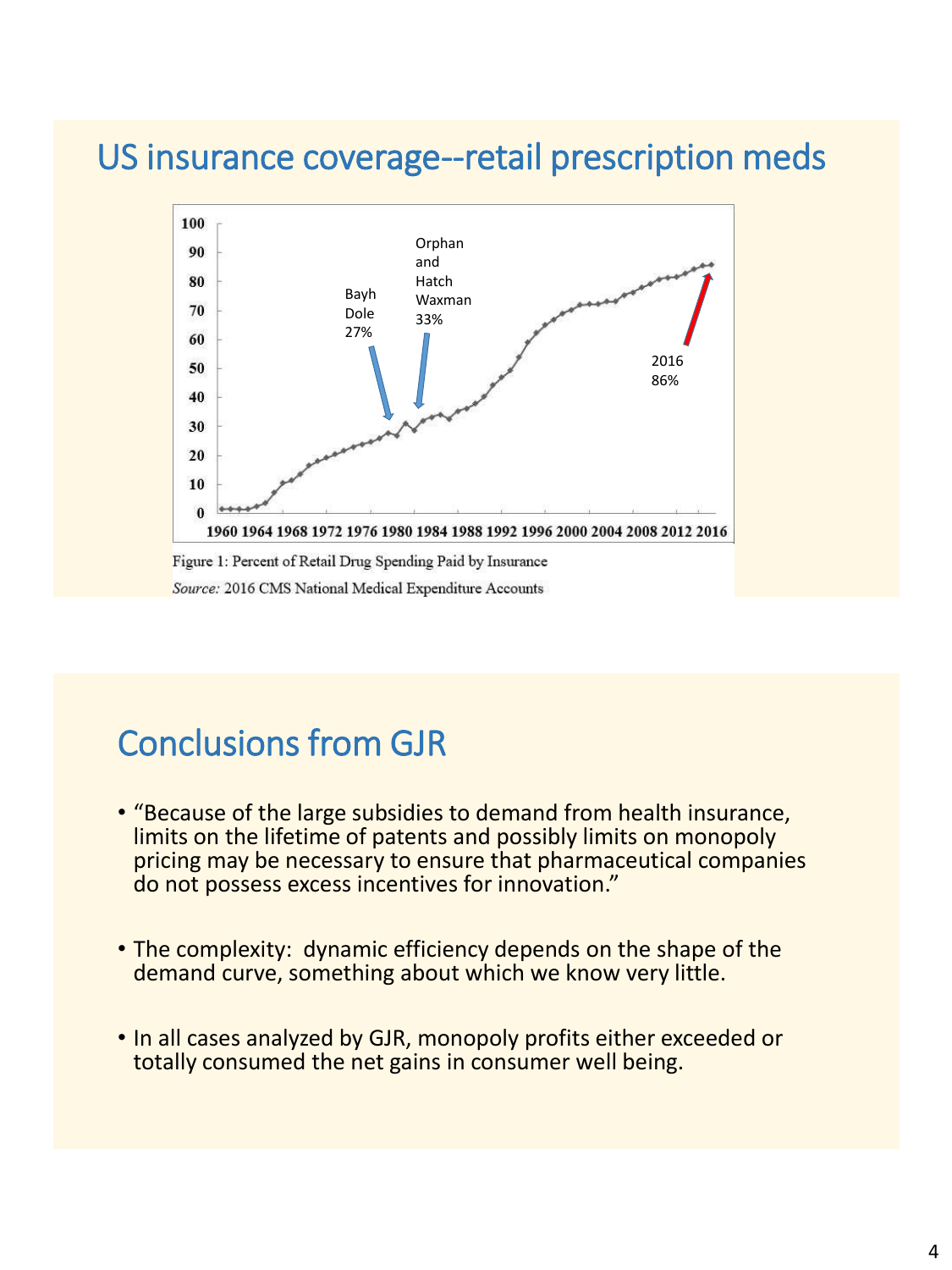## International mechanisms (NASEM Report)

#### TABLE 3-1

Approaches to Drug Pricing in Other Countries

| <b>National</b><br>Organization | Australia                                                                                                                                          | Canada                                                                                                                                                                 |                                                                                                    | Germany                                                                                             | India                                                                                                                                            | United Kingdom                                                     |
|---------------------------------|----------------------------------------------------------------------------------------------------------------------------------------------------|------------------------------------------------------------------------------------------------------------------------------------------------------------------------|----------------------------------------------------------------------------------------------------|-----------------------------------------------------------------------------------------------------|--------------------------------------------------------------------------------------------------------------------------------------------------|--------------------------------------------------------------------|
|                                 | Pharmaceutical<br>Benefits<br>Advisory.<br>Committee                                                                                               | Patented<br>Medicine<br>Prices Review<br>Board                                                                                                                         | Canadian<br>Agency for<br><b>Drugs and</b><br><b>Technologies</b><br>in Health                     | Federal Joint<br>Committee or<br>the rigilitate.<br>for Quality and<br>Efficiency in<br>Health Care | National<br>Pharmaceutical<br>Pricing<br>Authority                                                                                               | National<br>tratitute.<br>for Health<br>and Clinical<br>Excellence |
| Applicability                   | Public payers                                                                                                                                      | All payers                                                                                                                                                             | Public payers<br>except in<br>Quebec (non-<br>cancer drugs)                                        | All insurers<br><b>CONTROL</b>                                                                      | All payers                                                                                                                                       | National Health<br>Service                                         |
| Rescieve<br>Criteria            | Comparative<br>effectiveness.<br>safety.<br>and cost-<br>effectiveness:<br>projected<br>usage and<br>overall costs to<br>the health care<br>system | Therapeutic<br>innovation:<br>comparative<br>pricing with<br>respect<br>to Franco.<br>Germany.<br>Italy, Sweden,<br>the United<br>Kingdom, and<br>the United<br>States | Comparative<br>affectiveness.<br>safety.<br>and cost-<br>effectiveness:<br>patient.<br>experiences | Comparative<br>benefit                                                                              | National List<br>of Essential<br>Medicines<br>prepared on the<br>basis of efficacy.<br>safety, cost-<br>effectiveness.<br>and common<br>diseases | Clinical<br>affectiveness<br>and cost-<br>offectiveness            |
| Decision                        | Coverlage (yes,<br>no. limited)                                                                                                                    | <b>Price</b><br>reductions or<br>returnes                                                                                                                              | Coverage                                                                                           | Price setting<br>after first year.<br>on the market                                                 | Formulary<br>indusion or<br>exclusion                                                                                                            | Coverson                                                           |
| Binding                         | <b>Yers:</b>                                                                                                                                       | <b>Yes</b>                                                                                                                                                             | No                                                                                                 | <b>Yes</b>                                                                                          | Yes.                                                                                                                                             | Yes.                                                               |

### Consequences for Innovation

- US accounts for about half of OECD revenue
- US accounts for 77% of profits in OECD
- US accounts for 71% of profits world wide
- Unilateral price controls would likely reduce innovation
- If so, consumers' total economic well being could rise (Garber, Jones and Romer result)

Figure 2. OECD Patented Pharmaceutical Sales by Country, 2016